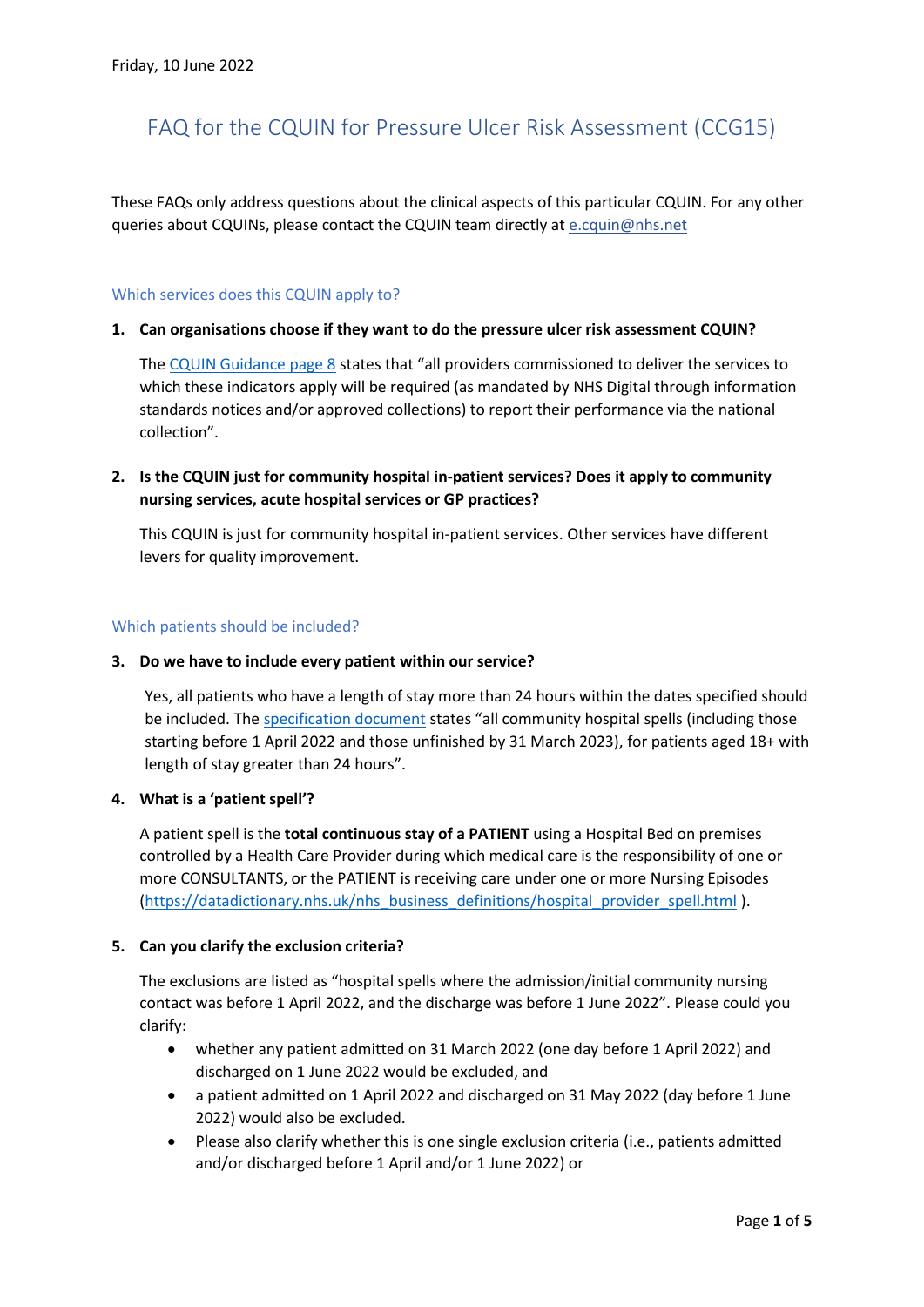• they are two distinct exclusion criteria (i.e., patients admitted before 1 April 2022 OR discharged before 1 June 2022)?

A patient discharged on 1 June 2022 would be included (the exclusion refers to patients discharged *before* 1 June).

A patient admitted on 1 April and discharged on 31 May would be also included, as patients admitted to community hospital on or after 1 April should have their first pressure ulcer risk assessment within 24 hours.

The exclusion criterion "where the admission was before 1 April 2022, and the discharge was before 1 June 2022" is a single exclusion criterion. The purpose is to ensure that patients already under community care do not miss out on these valuable interventions, whilst allowing providers extra time to "catch up" on providing this care for existing patients if they are not already doing so.

## Risk Assessment

**6. Our organisation uses the Braden scale which does not include skin status. Does that mean we are not required to capture this information?**

Skin status is a key element of risk assessment. If your chosen risk assessment scale does not assess skin status, it must be assessed and documented separately.

## Care Planning

## **7. Should every patient have an individualised care plan to identify how risk will be managed?**

No, only patients who are at risk should have a care plan. However, those assessed as not at risk should have documentation that records their risk assessment, the rationale for that risk status and a review date.

**8. Should there be a care plan for all comorbidities, or should comorbidities be noted in the Pressure Ulcer Prevention care plan?**

Where patients have comorbidities that contribute to risk and are modifiable, they should be noted in the Pressure Ulcer Prevention care plan.

# **9. In relation to the minimum criteria to include in the pressure ulcer care for the CQUIN, why have those elements been included?**

Where the patient is deemed to be at risk, the items to be considered within the plan of care are based on th[e NICE Guidelines](https://www.nice.org.uk/guidance/cg179) key priorities for implementation.

# **10. When developing the individualised care plan, do we have to meet the NHS England and Improvement five criteria for a [personalised care plan](https://www.england.nhs.uk/ourwork/patient-participation/patient-centred/planning/) ?**

While it is recommended that an individualised care plan should meet these criteria, this is not part of the requirement for this CQUIN.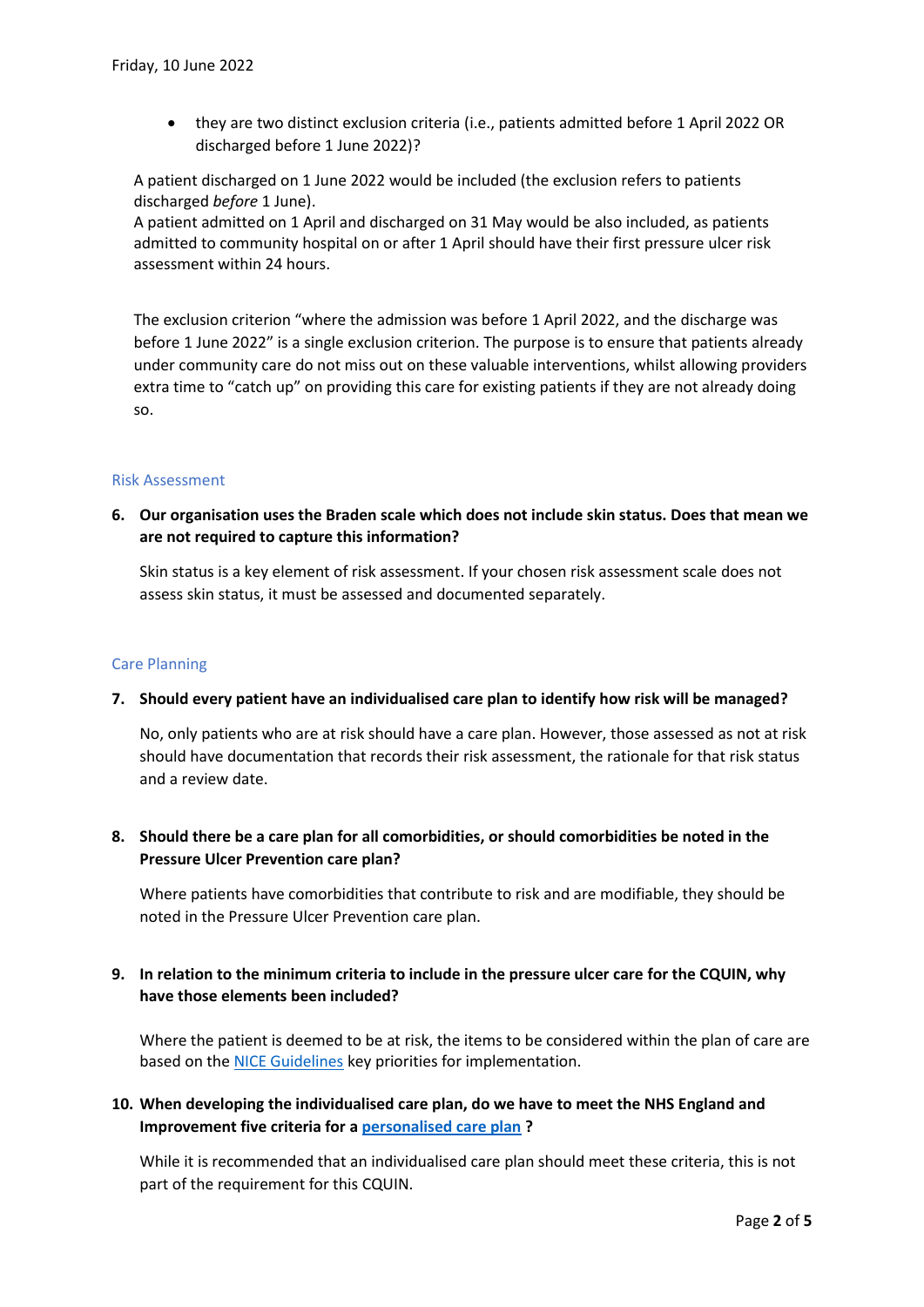# **11. Where the patient does not express any particular individual needs or preferences how do we measure against the criteria?**

Whilst many patients do not express any preference, we would expect to see evidence that this question has been asked, there should be something in the box, even if it is just 'no preferences'.

# **12. The guidance states every patient needs to have care plan but only patients that are deemed high risk actually need the care plan so are we please able to exclude the patients that don't require the care plan/haven't scored as high risk?**

The expectation is that those at risk would of course have a full care plan (or similar document e.g. SSKIN bundle) those deemed to be not at risk should have a care plan which documents the not at risk status and when the risk should be reviewed.

#### How to collect the data for the CQUIN audit

#### **13. Can we select a sample of 100 patients from the specified time span?**

The [CQUIN Indicator Specification](https://www.england.nhs.uk/wp-content/uploads/2021/12/B1119-ii-cquin-annex-indicator-specifications.pdf) describes how quarterly data should be collected (Section 13 p 4 and 5).

a. Where a list of records matching both the denominator and the numerator can be identified and extracted from systems (eg PAS, EPR or other local systems), and performance assessed without the need for case note auditing then all records must be used to calculate performance for each quarter in scope.

b. Where a list of records (broadly or exactly) matching the denominator can be identified (e.g., from PAS, EPR or other local systems), but not the numerator, then a minimum sample of 100 records (or all records where there are less than 100 records) are required from each quarter, and random sampling should be used to obtain this sample from case notes.

b. In exceptional circumstances, where neither the denominator nor the numerator can be readily identified then a minimum sample of 100 records (or all records where there are less than 100 records) are required from each quarter, and quota sampling should be used to obtain this sample from case notes.

For the Pressure Ulcer CQUIN, organisations that use point of care electronic systems (such as Wound Management Digital Systems), may want to work with their system supplier to ensure their system is capable of collecting the required CQUIN data as part of routine clinical practice (based on the criteria listed in the Data Collection Tool) - so they can report on every patient. Organisations using electronic patient record systems (such as SystmOne, EMIS or RIO) may want to develop templates to support the electronic collection of the CQUIN data as part of routine clinical practice and be able to report from these systems either on an all patient or sampling basis.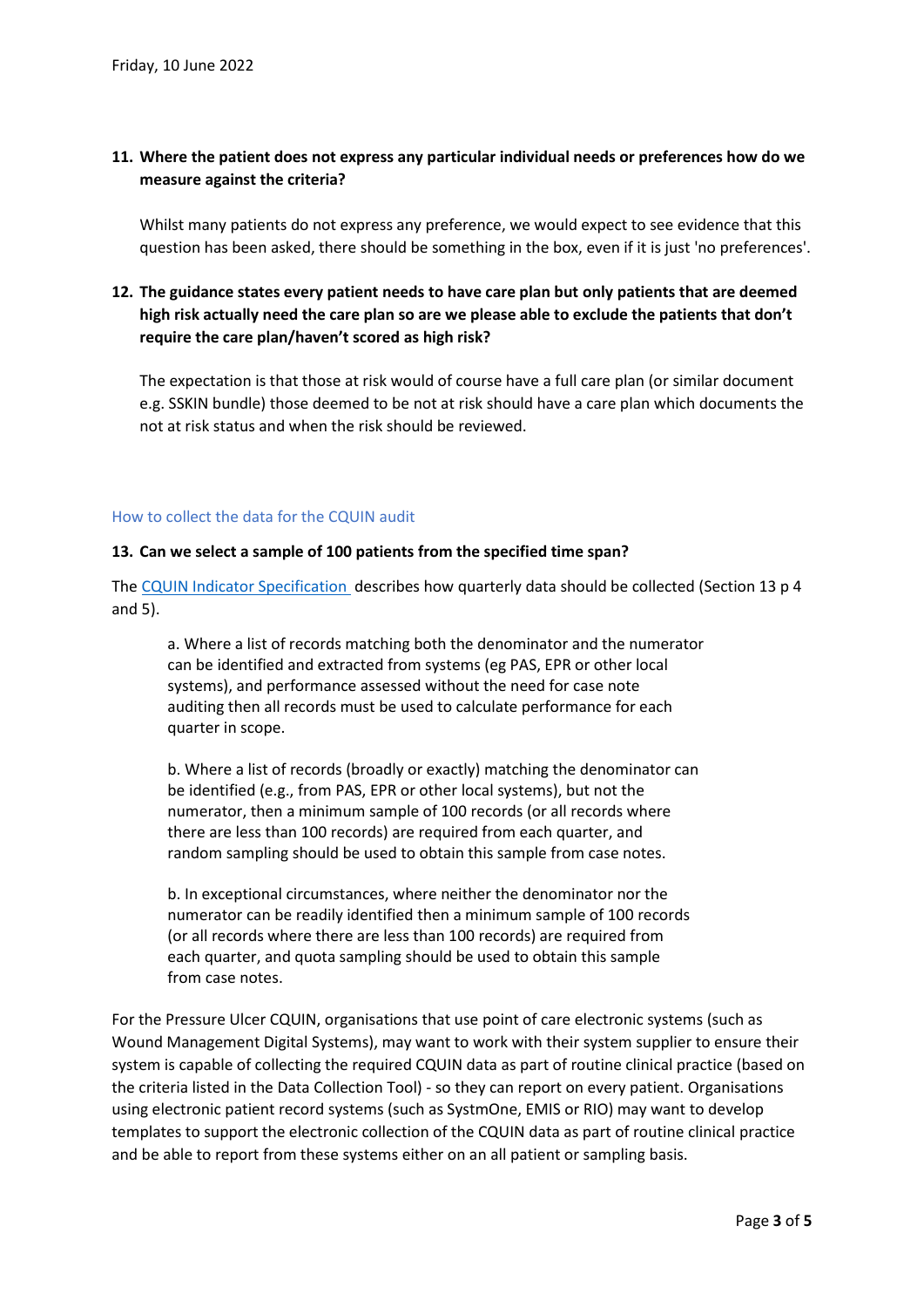If, however, your organisation is still using a paper-based patient record, you will have to collect data manually by printing off the Data Collection Tool.

Clear instructions on how to undertake random sampling and quota sampling are described on p 5 - 7 of the [CQUIN Indicator Specification](https://www.england.nhs.uk/wp-content/uploads/2021/12/B1119-ii-cquin-annex-indicator-specifications.pdf)

## **14. Our organisation uses a mixture of electronic and paper-based records – how many do we need to include?**

As you have some records that are EPR, you would be expected to include all of those (as per points 13a and 13b), if the count is at least 100, you would be deemed to have met the criteria, if not you would need to make the count up to a minimum of 100. You should however consider fair representation of your organisation and what learning you may take from the audit and even if your electronic records number 100, you may also wish to consider including a percentage of paper records.

# **15. Does every element of the pressure ulcer risk assessment criteria need to be recorded to be compliant?**

The assessment criteria are based on a minimum data set so all elements must be met to achieve the CQUIN. Therefore, the assessment should indicate a response for each element, even if that response simply confirms the absence of an element. (For example, if there is no deficit in mobility then recording 'No' indicates that the assessment has included consideration of this element and demonstrates that the assessment has considered all the minimum criteria.)

## **16. To meet the 40% – 60% target, do you have to meet all four sections of the Numerator?**

To achieve the CQUIN, 40 – 60% of patients audited must have achieved ALL the clinically relevant steps described within the indicator specification. Missing any one of these constitutes a failure.

The following examples may be helpful:

- a. If a patient has had:
- A CQUIN compliant pressure ulcer risk assessment (TICK 1), *and*
- They are deemed to be at risk they have a CQUIN compliant care plan (TICK 2) *and*
- Actions as described in the care plan have been documented (TICK 3), *and*
- Their length of stay is more than 30 days and they have had a review of all of these (TICK 4) then this audit is fully compliant and receives a **PASS** rating.
- b. If a patient has had:
- A CQUIN compliant risk assessment plan (TICK 1), *but*
- They are not at risk but do have a documented risk score, skin assessment and if they have not been in for more than 30 days, a date set for review or if they have been in for 30 days a review has taken place (TICK 2).